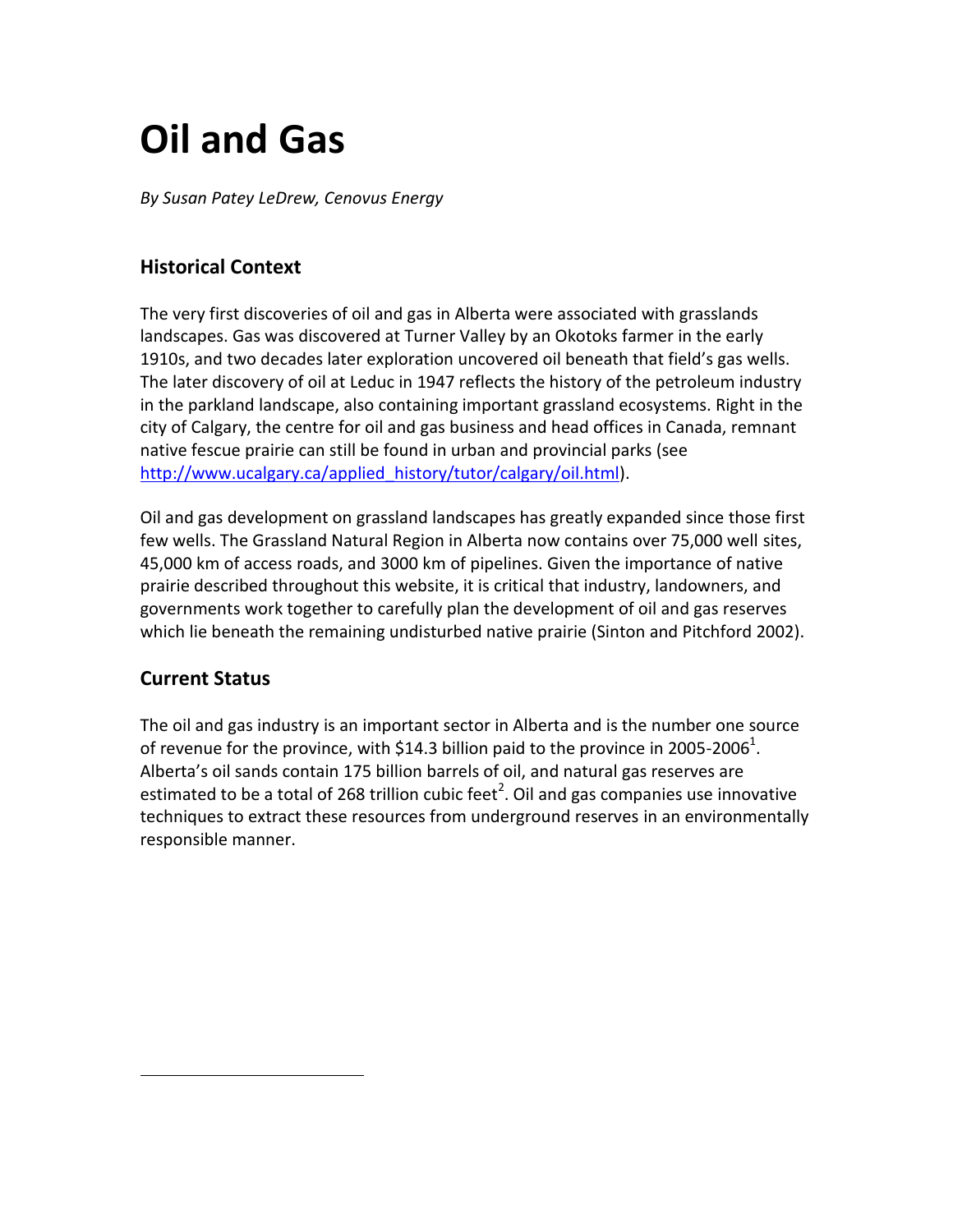

*Shallow gas well in foreground, oil well in background. Photo Credit: S. Patey LeDrew*

Technology used to extract oil and gas from under the ground has greatly improved over the past 60 years; increasing the efficiency of extraction while reducing the impact to the landscape and wildlife. For example, shallow gas wells can be drilled in less than a day with minimal disturbance to the vegetation or soil. Trenchless pipeline techniques used for small diameter pipelines allow for minimal disturbance to the right-of-way. This preserves the surrounding landscape, maintains animal habitat, reduces the possibility of invasive plant species from establishing, and improves future reclamation success.



*Plowing in pipeline installation technique. Photo Credit: S. Patey LeDrew*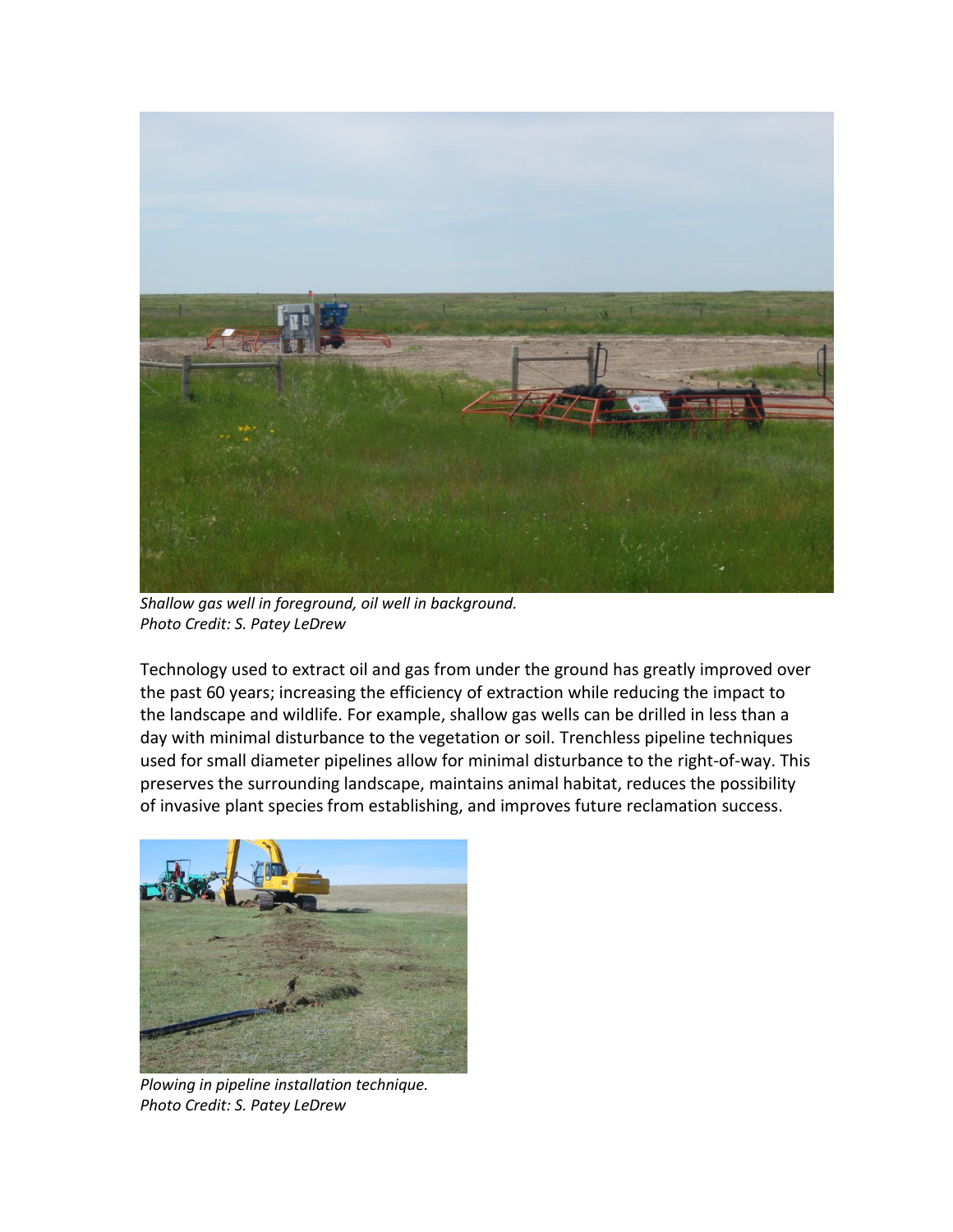The Federal and Provincial government as well as other regulatory bodies like the Energy Resources Conservation Board (ERCB) and the National Energy Board (NEB) provide a comprehensive framework for which oil and gas can be safely extracted, refined, and transported. Oil and gas companies that operate in Alberta also need to comply with legislation that protects wildlife and the environment. Water bodies, migratory birds, and species at risk are all protected under various federal and provincial legislation by which oil and gas companies are required to operate.



*Photo Credit: C. Wallis*

 $\overline{a}$ 

### **Issues and Future Challenges**

Oil and gas development occurs throughout white (settled) zones and green (unsettled) zones of Alberta. The white area includes many diverse ecosystems. Large areas of native mixed-grass prairie rangelands are characteristic of east central and southern Alberta. Agriculture, ranching, recreation, as well as oil and gas development all impact this ecosystem<sup>3</sup>, however, all parties are participating in initiatives to reduce their impact and enhance biodiversity. Regional land use plans have been developed for various ecologically sensitive areas across the province to help provide guidelines for ecosystem protection and evaluation of cumulative effects on the landscape.